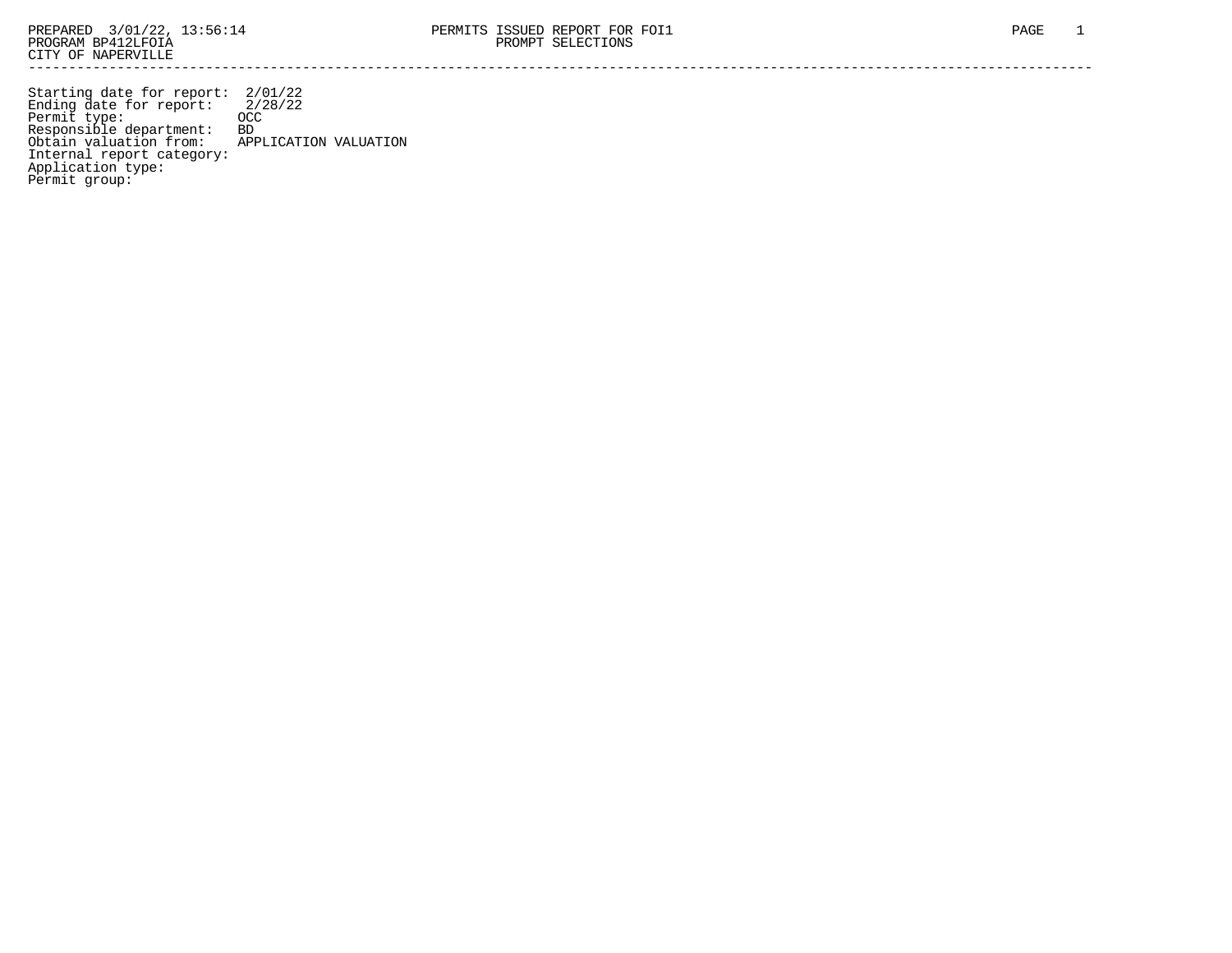## PREPARED 3/01/22, 13:56:14 PERMITS ISSUED REPORT PAGE 1<br>PROGRAM BP412LFOI1 PROGRAM PROGRAM BP412LFOI1 PROGRAM BP412LFOI1 2/01/22 THRU 2/28/22 CITY OF NAPERVILLE **Example 20** CITY OF NAPERVILLE PERMIT TYPE - OCC OCC INSPECT. PERMIT COM/RST

| OBTAINED VALUATION FROM APPLICATION VALUATION                                                                                                      |                                    |                               |  |  |
|----------------------------------------------------------------------------------------------------------------------------------------------------|------------------------------------|-------------------------------|--|--|
| APPLICATION APPLICATION TYPE AND DESCRIPTION<br>DATE<br>VALUATION                                                                                  | Parcel Number<br>Alternate ID Code | PROPERTY OWNER/<br>CONTRACTOR |  |  |
| 21-00005766 OCCI OCCUPANCY INSPECTION                                                                                                              | 2035 S WASHINGTON ST 135           |                               |  |  |
| $--------$ 12/30/21<br>Contractor #:                                                                                                               |                                    |                               |  |  |
| RUCTURE – 000 000 SWEET TOAST CAFE TOAST CAFE ISSUE DATE ISSUE DATE SUBCONTRACTOR(S)<br>STRUCTURE - 000 000 SWEET TOAST CAFE                       |                                    |                               |  |  |
| 22-00000028 OCCI OCCUPANCY INSPECTION                                                                                                              | 2811 PATRIOTS LN 105               |                               |  |  |
| Contractor #:                                                                                                                                      |                                    |                               |  |  |
|                                                                                                                                                    |                                    |                               |  |  |
| 22-00000081 OCCI OCCUPANCY INSPECTION                                                                                                              | 1064 104TH ST 100                  |                               |  |  |
| $---------$ 1/10/22<br>Contractor #:                                                                                                               |                                    |                               |  |  |
|                                                                                                                                                    |                                    |                               |  |  |
| 22-00000099 OCCI OCCUPANCY INSPECTION                                                                                                              | 1680 OUINCY AV A                   |                               |  |  |
| Contractor #:                                                                                                                                      |                                    |                               |  |  |
|                                                                                                                                                    |                                    |                               |  |  |
| 22-00000175 OCCI OCCUPANCY INSPECTION                                                                                                              | 4003 PLAINFIELD/NAPERVILLE RD 111  |                               |  |  |
| $--------$ 1/20/22<br>Contractor #:                                                                                                                | W-01142021041006N1570-247          | OWNER/CONTRACTOR              |  |  |
| STRUCTURE - 000 000 DEMOCRATIC PARTY OF WHEATLAND TOWNSHIP ISSUE DATE SUBCONTRACTOR(S)<br>PERMIT TYPE - OCC 01 OCC INSPECT. PERMIT COM/RST 2/07/22 |                                    |                               |  |  |
| 22-00000188 OCCI OCCUPANCY INSPECTION                                                                                                              | 1300 W OGDEN AV 104                |                               |  |  |
| $---------$ 1/21/22                                                                                                                                |                                    |                               |  |  |

Contractor #: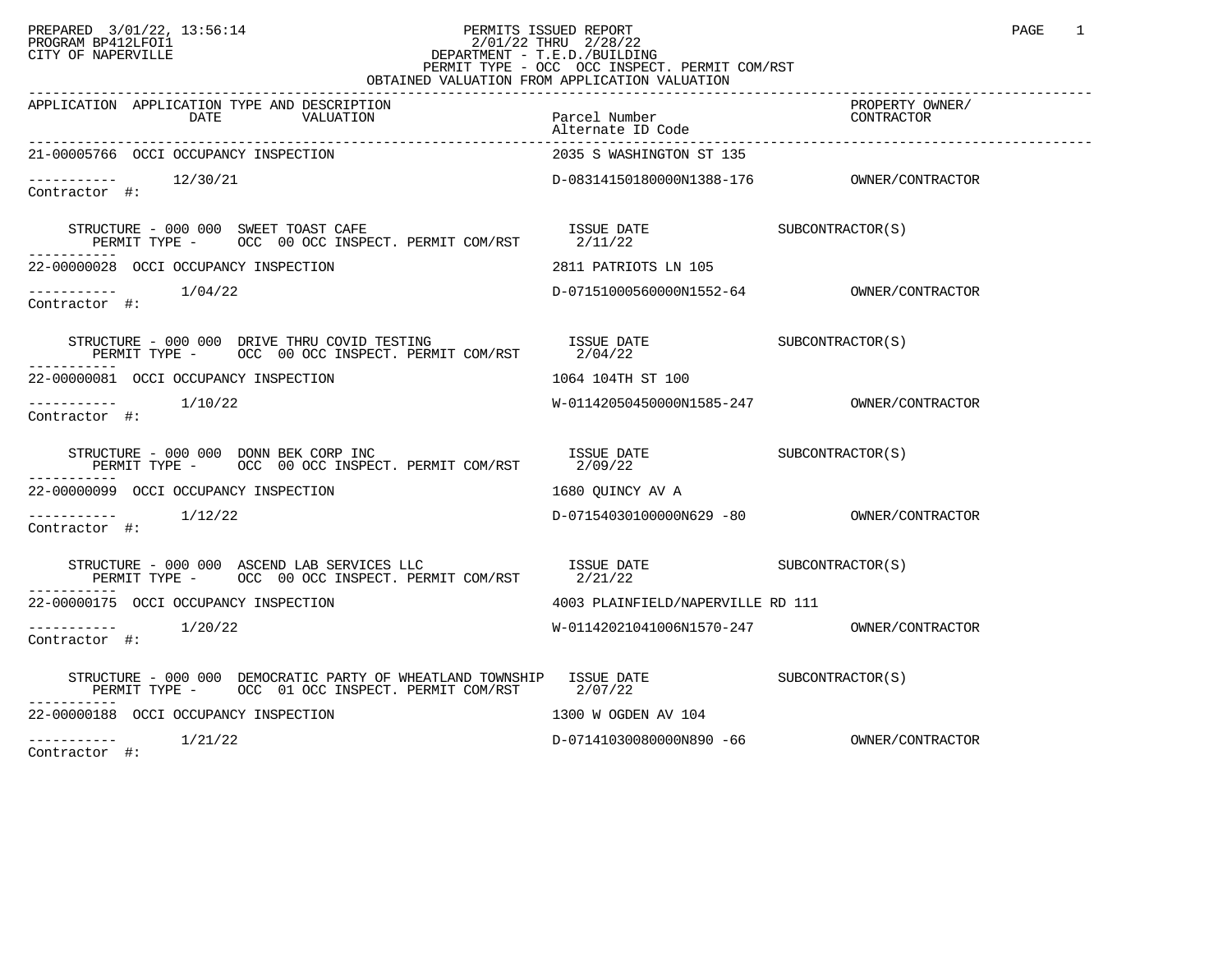## PREPARED 3/01/22, 13:56:14 PERMITS ISSUED REPORT<br>PROGRAM BP412LFOI1 PAGE 2/01/22 THRU 2/28/22 PROGRAM BP412LFOI1 2/01/22 THRU 2/28/22 CITY OF NAPERVILLE **Example 20** CITY OF NAPERVILLE PERMIT TYPE - OCC OCC INSPECT. PERMIT COM/RST

| OBTAINED VALUATION FROM APPLICATION VALUATION                                                                                                                       |                                                                                                                                                                                                                                                                                                                                                                                                                                                                                                                               |                               |  |  |
|---------------------------------------------------------------------------------------------------------------------------------------------------------------------|-------------------------------------------------------------------------------------------------------------------------------------------------------------------------------------------------------------------------------------------------------------------------------------------------------------------------------------------------------------------------------------------------------------------------------------------------------------------------------------------------------------------------------|-------------------------------|--|--|
| APPLICATION APPLICATION TYPE AND DESCRIPTION<br>DATE<br>VALUATION                                                                                                   | Parcel Number<br>Alternate ID Code                                                                                                                                                                                                                                                                                                                                                                                                                                                                                            | PROPERTY OWNER/<br>CONTRACTOR |  |  |
| 22-00000188 (CONTINUED)<br>-----------                                                                                                                              |                                                                                                                                                                                                                                                                                                                                                                                                                                                                                                                               |                               |  |  |
| STRUCTURE – 000 000 E-Z TECH PAINTLESS DENT REMOVAL ISSUE DATE SUBCONTRACTOR(S) PERMIT TYPE – OCC 00 OCC INSPECT. PERMIT COM/RST $2/02/22$                          |                                                                                                                                                                                                                                                                                                                                                                                                                                                                                                                               |                               |  |  |
| 22-00000212 OCCI OCCUPANCY INSPECTION                                                                                                                               | 1935 SPRINGBROOK SOUARE DR 105                                                                                                                                                                                                                                                                                                                                                                                                                                                                                                |                               |  |  |
| $------ 1/25/22$<br>Contractor #:                                                                                                                                   |                                                                                                                                                                                                                                                                                                                                                                                                                                                                                                                               |                               |  |  |
| STRUCTURE – 000 000 UNITED MAIL SERVICE $$$ ISSUE DATE $$$ SUBCONTRACTOR(S) $$$ PERMIT TYPE – $$\text{OCC}$$ 00 OCC INSPECT. PERMIT COM/RST $$2/02/22$$             |                                                                                                                                                                                                                                                                                                                                                                                                                                                                                                                               |                               |  |  |
| 22-00000214 OCCI OCCUPANCY INSPECTION                                                                                                                               | 2835 SHOWPLACE DR 103                                                                                                                                                                                                                                                                                                                                                                                                                                                                                                         |                               |  |  |
| $------ 1/25/22$<br>Contractor #:                                                                                                                                   |                                                                                                                                                                                                                                                                                                                                                                                                                                                                                                                               |                               |  |  |
|                                                                                                                                                                     |                                                                                                                                                                                                                                                                                                                                                                                                                                                                                                                               |                               |  |  |
| 22-00000253 OCCI OCCUPANCY INSPECTION                                                                                                                               | 1832 CENTRE POINT CR 106                                                                                                                                                                                                                                                                                                                                                                                                                                                                                                      |                               |  |  |
| ---------     1/28/22       \$25000              D-08064090010000N310 -26        OWNER/CONTRACTOR<br>Contractor #:                                                  |                                                                                                                                                                                                                                                                                                                                                                                                                                                                                                                               |                               |  |  |
| STRUCTURE - 000 000 NEW PAINT & CARPET $\frac{1}{2}$ is the part of $\frac{1}{2}$ is the contractor (S)<br>PERMIT TYPE - OCC 00 OCC INSPECT. PERMIT COM/RST 2/08/22 |                                                                                                                                                                                                                                                                                                                                                                                                                                                                                                                               |                               |  |  |
| 22-00000255 OCCI OCCUPANCY INSPECTION                                                                                                                               | 1832 CENTRE POINT CR 103                                                                                                                                                                                                                                                                                                                                                                                                                                                                                                      |                               |  |  |
| $------ 1/28/22$ \$10000<br>Contractor #:                                                                                                                           |                                                                                                                                                                                                                                                                                                                                                                                                                                                                                                                               |                               |  |  |
| STRUCTURE - 000 000 NEW PAINT & CARPET<br>PERMIT TYPE - OCC 00 OCC INSPECT. PERMIT COM/RST 2708/22                                                                  | $\begin{array}{ccccc}\n \text{ISSUE} & \text{DATE} & & & \text{SUBCONTRACTOR(S)} \\ \hline\n & \multicolumn{3}{c}{\text{SUS CONTRACTOR}} & \multicolumn{3}{c}{\text{SUS CONTRACTOR}} & \multicolumn{3}{c}{\text{SUS CONTRACTOR}} & \multicolumn{3}{c}{\text{SUS CONTRACTOR}} & \multicolumn{3}{c}{\text{SUS CONTRACTOR}} & \multicolumn{3}{c}{\text{SUS CONTRACTOR}} & \multicolumn{3}{c}{\text{SUS CONTRACTOR}} & \multicolumn{3}{c}{\text{SUS CONTRACTOR}} & \multicolumn{3}{c}{\text{SUS CONTRACTION}} & \multicolumn{3}{$ |                               |  |  |
| 22-00000267 OCCI OCCUPANCY INSPECTION                                                                                                                               | 1240 W OGDEN AV                                                                                                                                                                                                                                                                                                                                                                                                                                                                                                               |                               |  |  |
| $--------$ 2/01/22<br>Contractor #:                                                                                                                                 |                                                                                                                                                                                                                                                                                                                                                                                                                                                                                                                               |                               |  |  |
|                                                                                                                                                                     |                                                                                                                                                                                                                                                                                                                                                                                                                                                                                                                               |                               |  |  |